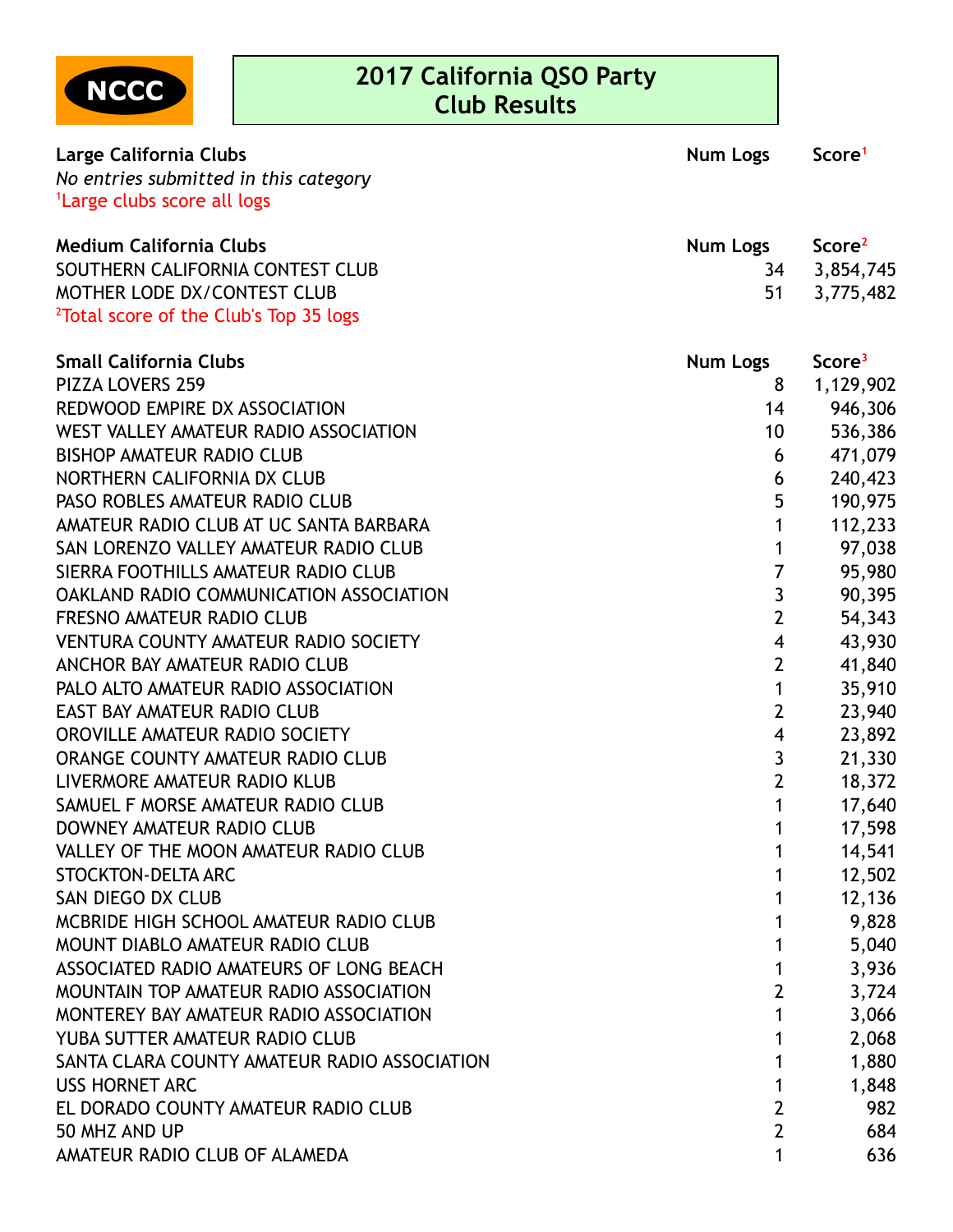

## **2017 California QSO Party Club Results**

| <b>Small California Clubs</b><br><b>VICTOR VALLEY AMATEUR RADIO CLUB</b><br>SONOMA COUNTY RADIO AMATEURS<br><sup>3</sup> Total score of the Club's Top 10 logs | Num Logs        | Score <sup>3</sup><br>162<br>48 |
|----------------------------------------------------------------------------------------------------------------------------------------------------------------|-----------------|---------------------------------|
| Large Non-California Clubs                                                                                                                                     | Num Logs        | Score <sup>4</sup>              |
| POTOMAC VALLEY RADIO CLUB                                                                                                                                      | 34              | 566,941                         |
| <b>BAVARIAN CONTEST CLUB</b>                                                                                                                                   | $\overline{2}$  | 24,354                          |
| RIO HONDA AMATEUR RADIO CLUB                                                                                                                                   |                 | 108                             |
| <sup>4</sup> Large clubs score all logs                                                                                                                        |                 |                                 |
| <b>Medium Non-California Clubs</b>                                                                                                                             | <b>Num Logs</b> | Score <sup>5</sup>              |
| <b>CONTEST CLUB ONTARIO (VE)</b>                                                                                                                               | 38              | 876,330                         |
| SOCIETY OF MIDWEST CONTESTERS                                                                                                                                  | 25              | 680,552                         |
| <b>TENNESSEE CONTEST GROUP</b>                                                                                                                                 | 20              | 469,565                         |
| YANKEE CLIPPER CONTEST CLUB                                                                                                                                    | 24              | 433,635                         |
| <b>FRANKFORD RADIO CLUB</b>                                                                                                                                    | 13              | 338,348                         |
| ARIZONA OUTLAWS CONTEST CLUB                                                                                                                                   | 12              | 135,683                         |
| ROCHESTER (NY) DX ASSOCIATION                                                                                                                                  |                 | 546                             |
| <sup>5</sup> Total score of the Club's Top 35 logs                                                                                                             |                 |                                 |
| <b>Small Non-California Clubs</b>                                                                                                                              | <b>Num Logs</b> | Score <sup>6</sup>              |
| <b>ALABAMA CONTEST GROUP</b>                                                                                                                                   |                 | 249,901                         |

| <b>ALABAMA CONTEST GROUP</b>             |                | 249,901 |
|------------------------------------------|----------------|---------|
| MINNESOTA WIRELESS ASSOCIATION           | 14             | 245,040 |
| <b>CENTRAL OREGON DX CLUB</b>            |                | 244,758 |
| <b>KANSAS CITY CONTEST CLUB</b>          | 4              | 191,911 |
| <b>KENTUCKY CONTEST GROUP</b>            | 6              | 145,515 |
| <b>MAD RIVER RADIO CLUB</b>              | 8              | 139,668 |
| NORTH TEXAS CONTEST CLUB                 | $\overline{2}$ | 137,868 |
| DFW CONTEST GROUP                        | 9              | 136,692 |
| NIAGARA FRONTIER RADIOSPORT              | 9              | 135,850 |
| <b>GEORGIA CONTEST GROUP</b>             | 3              | 129,268 |
| SOUTH EAST CONTEST CLUB                  | 6              | 128,145 |
| NEVADA COUNTY AMATEUR RADIO CLUB         |                | 102,544 |
| DEEP DIXIE CONTEST CLUB                  | 3              | 101,439 |
| <b>WILLAMETTE VALLEY DX CLUB</b>         | 7              | 98,273  |
| WESTERN WASHINGTON DX CLUB               | 9              | 91,842  |
| <b>GRAND MESA CONTESTERS OF COLORADO</b> | 4              | 89,126  |
| <b>CENTRAL TEXAS DX AND CONTEST CLUB</b> | 5              | 81,663  |
| ORCA DX AND CONTEST CLUB (VE)            | 6              | 78,289  |
| RADIO CLUB OF REDMOND                    | $\overline{2}$ | 71,202  |
| <b>BIG SKY CONTESTERS</b>                | $\overline{2}$ | 69,818  |
| <b>FLORIDA CONTEST GROUP</b>             | 5              | 68,294  |
| <b>LOUISIANA CONTEST CLUB</b>            | $\overline{2}$ | 50,057  |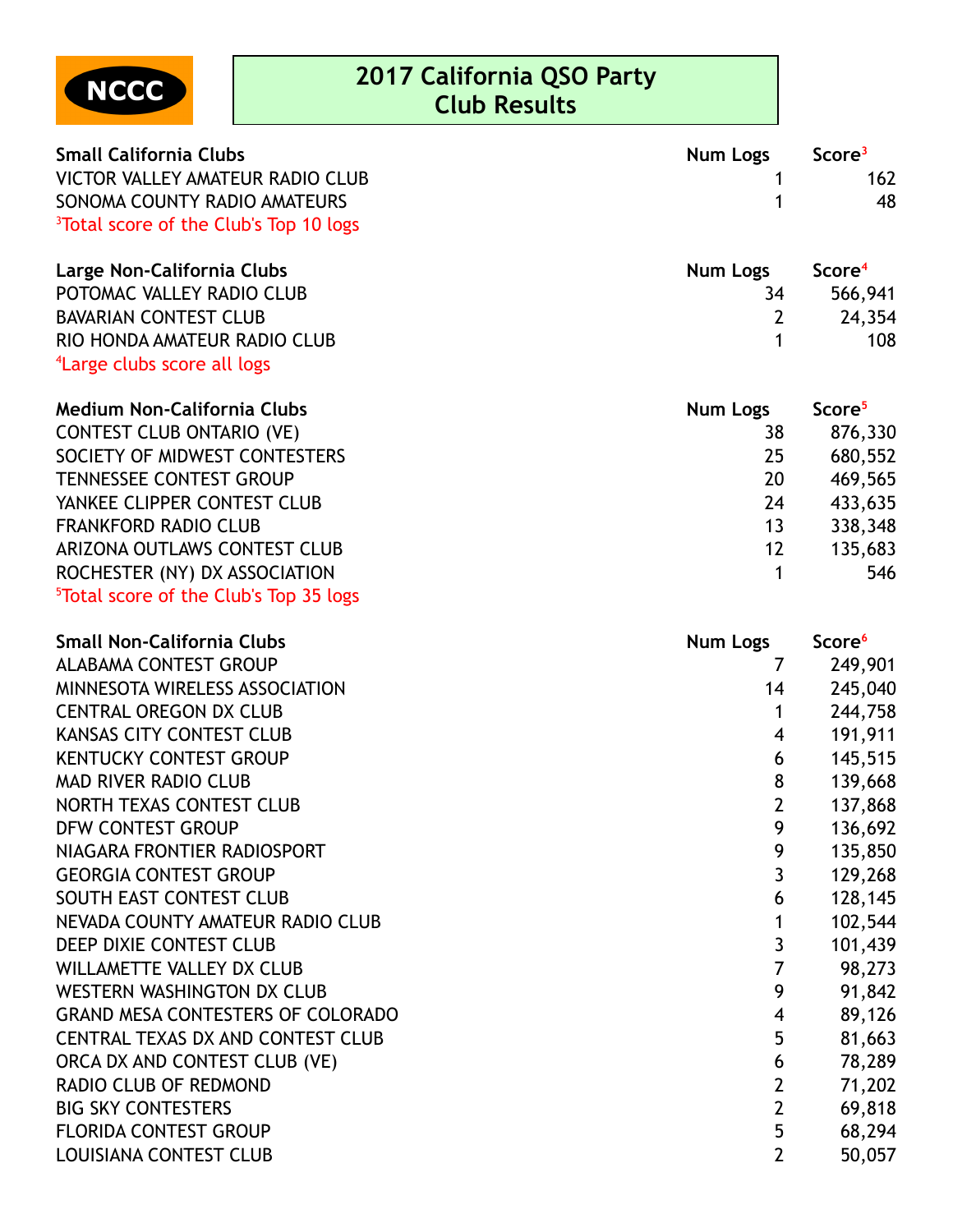**2017 California QSO Party**



## **Club Results**

| <b>Small Non-California Clubs</b>         | Num Logs       | Score <sup>6</sup> |
|-------------------------------------------|----------------|--------------------|
| ROGUE VALLEY AMATEUR RADIO CLUB           | 4              | 46,566             |
| RADIOSPORT MANITOBA (VE)                  | $\mathbf{2}$   | 45,033             |
| <b>METRO DX CLUB</b>                      | $\overline{2}$ | 40,596             |
| NORTH COAST CONTESTERS                    | $\overline{2}$ | 39,667             |
| MISSISSIPPI VALLEY DX/CONTEST CLUB        | $\mathbf 1$    | 37,191             |
| PORTAGE COUNTY AMATEUR RADIO SERVICE      | $\overline{2}$ | 28,573             |
| <b>SWAMP FOX CONTEST GROUP</b>            | $\overline{3}$ | 28,534             |
| BUENA VISTA COUNTY AMATEUR RADIO CLUB     | $\overline{2}$ | 26,238             |
| WESTERN NEW YORK DX ASSOCIATION           | $\mathbf 1$    | 23,829             |
| <b>UTAH DX ASSOCIATION</b>                | $\overline{2}$ | 23,190             |
| <b>BELLBROOK AMATEUR RADIO CLUB</b>       | $\mathbf 1$    | 20,541             |
| SUNDAY CREEK AMATEUR RADIO FEDERATION     | $\overline{3}$ | 20,290             |
| SOUTH TEXAS DX AND CONTEST CLUB           | $\mathbf 1$    | 19,796             |
| OKLAHOMA DX ASSOCIATION                   | $\mathbf{1}$   | 15,908             |
| <b>WEST ALLIS RADIO AMATEUR CLUB</b>      | 1              | 15,300             |
| <b>GREAT SOUTH BAY AMATEUR RADIO CLUB</b> | 1              | 15,087             |
| <b>IOWA DX AND CONTEST CLUB</b>           | 1              | 14,850             |
| <b>ALBERTA CLIPPERS</b>                   | 1              | 14,448             |
| YUKON CANAM CONTEST CLUB                  | 1              | 13,944             |
| <b>UKRAINIAN CONTEST CLUB</b>             | $\overline{2}$ | 13,088             |
| <b>RCD</b>                                | $\mathbf{1}$   | 12,183             |
| DELARA CONTEST TEAM                       | 1              | 11,979             |
| SPORTSMANS PARADISE ARC                   | 1              | 11,934             |
| PACIFIC NORTHWEST VHF SOCIETY             | 1              | 7,812              |
| FORT SMITH AREA AMATEUR RADIO CLUB        | 1              | 7,564              |
| <b>ARAUCARIA DX GROUP</b>                 | 1              | 7,380              |
| SIERRA NEVADA AMATEUR RADIO SOCIETY       |                | 6,162              |
| <b>NARS</b>                               |                | 6,090              |
| <b>CONTEST GROUP DU QUEBEC</b>            | 1              | 5,568              |
| <b>HUNGARIAN DX CLUB</b>                  |                | 5,301              |
| LA CONTEST CLUB                           |                | 5,220              |
| WHITE ROCK AMATEUR RADIO CLUB             | 1              | 4,592              |
| MIDDLE PENINSULA AMATEUR RADIO CLUB       |                | 4,352              |
| <b>TEXAS DX SOCIETY</b>                   | 1              | 4,248              |
| <b>WEST PARK RADIOPS</b>                  |                | 3,969              |
| ORO VALLEY AMATEUR RADIO CLUB             | 1              | 3,741              |
| <b>BRAZOS VALLEY ARC</b>                  |                | 3,712              |
| <b>DUPAGE ARC</b>                         | 1              | 3,600              |
| MAUI AMATEUR RADIO CLUB                   |                | 3,575              |
| MAARC MUNCIE AREA AMATEUR RADIO CLUB      | 1              | 3,190              |
| BRISTOL TENNESSEE AMATEUR RADIO CLUB      |                | 3,135              |
| SQUATTING DOGS                            | 1              | 2,600              |
| OLE VIRGINIA HAMS ARC INC                 | 1              | 2,162              |